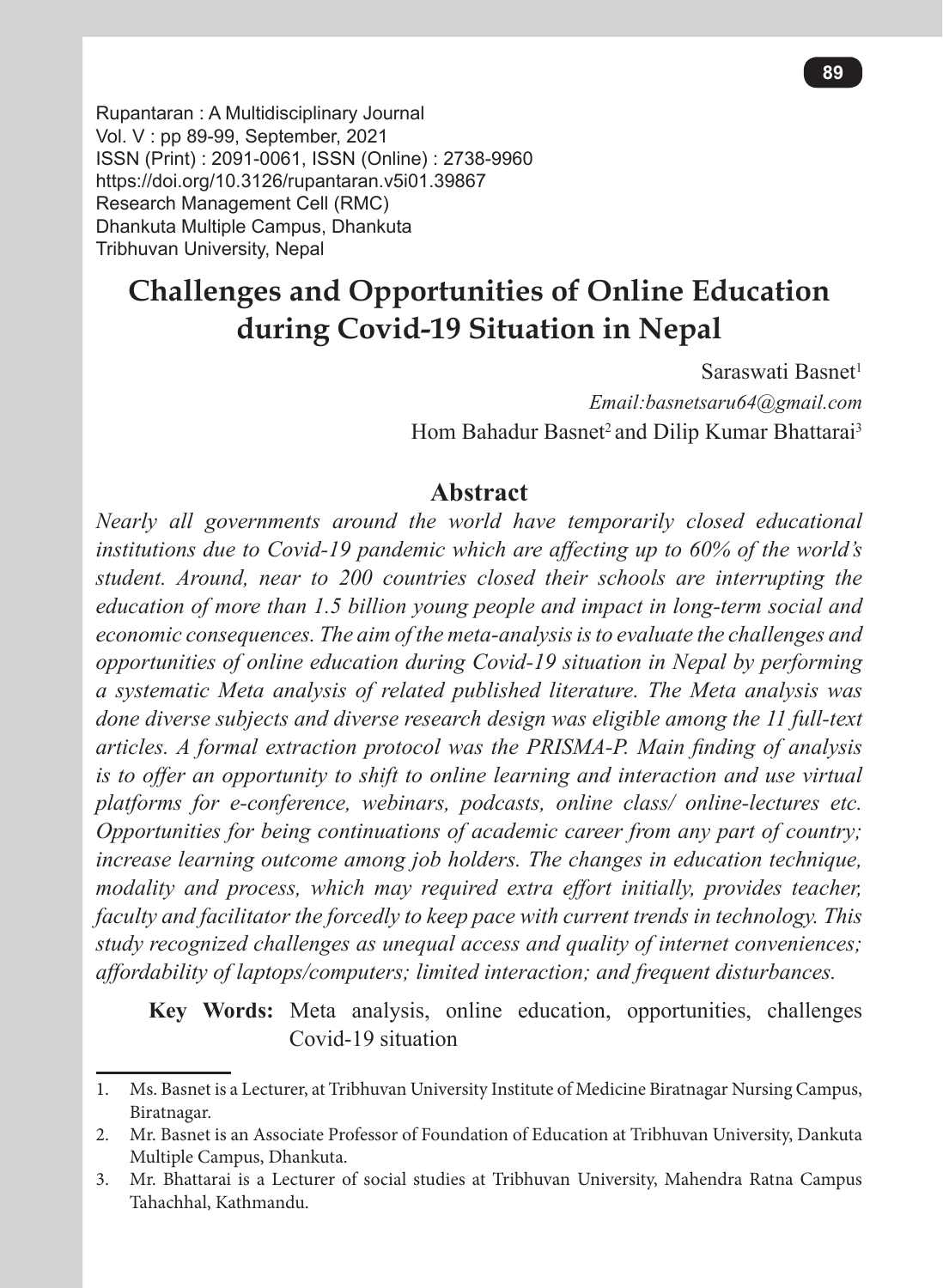### **Introduction**

Nearly all governments around the world have temporarily closed educational institutions due to Covid-19 pandemic which are affecting over 60% of the world's students. Overall, near to 200 countries closed their schools are disrupting the education of more than 1.5 billion young people and impact in long-term social and economic consequences. It created educational inequalities among gender disability, immigration and mother tongue. Learning difficulties among 40% world poorest countries have been unable to support their disadvantages learner (Deslandes-Martineau, (Charland, Charland, & Vinuesa, 2020).

The parents' perception of online education that lack of direct face to face communication and interactive strategies in online mode with large class might hampers learning in online platform. A number of teachers and parents are not well trained for online mode which has caused technical problems. The developing countries have additional issues of poor connectivity and limited number of devices in a family. The issues related to online education, technical issues, motivation of learners, parental involvement, societal interaction in synchronous online education and the achievable solutions are addressed in the study (Mishra, & Vij, 2020).

In online education, the roles of teachers and competencies which guide the development of teacher preparation and training programs. The drawback of online education is lacks of addressing the issues of empowerment of online teachers, promoting critical reflection, and integrating technology into pedagogical inquiry. Another perspective is considers teachers as adult learners who continuously transform their meaning of structures related to online teaching through a continuous process of significance reflection and action (Baran et al., 2011) .

A feeling of connectedness, of being embedded in a "social space" (learning platform), is essential to learner motivation and, hence, to success in learning a foreign language. In traditionally, in-person instruction, teachers usually change activities after about 20 minutes at most; otherwise the class's attention tends to drop. As a rule of thumb, a group size of about a dozen students is recommended for an online course, too, so each learner will get a chance to actively participate in the full class sessions. It's usually a good idea to divide up the class for exercises in pairs or small groups. After about 40 minutes, even if the teacher uses listening texts, films or surveys and even if learners have been energetically participating, it's usually a good idea to divide up the class for exercises in pairs or small groups (Dr. Grein M, 2020).

The face-to-face learning reveals significantly higher than the online learning. Social interaction, was a statistically significant different between face-to-face learning  $(M=24.20, SD=4.34)$  and online learning  $(M=22.77, SD=4.28)$ . Face to-face learning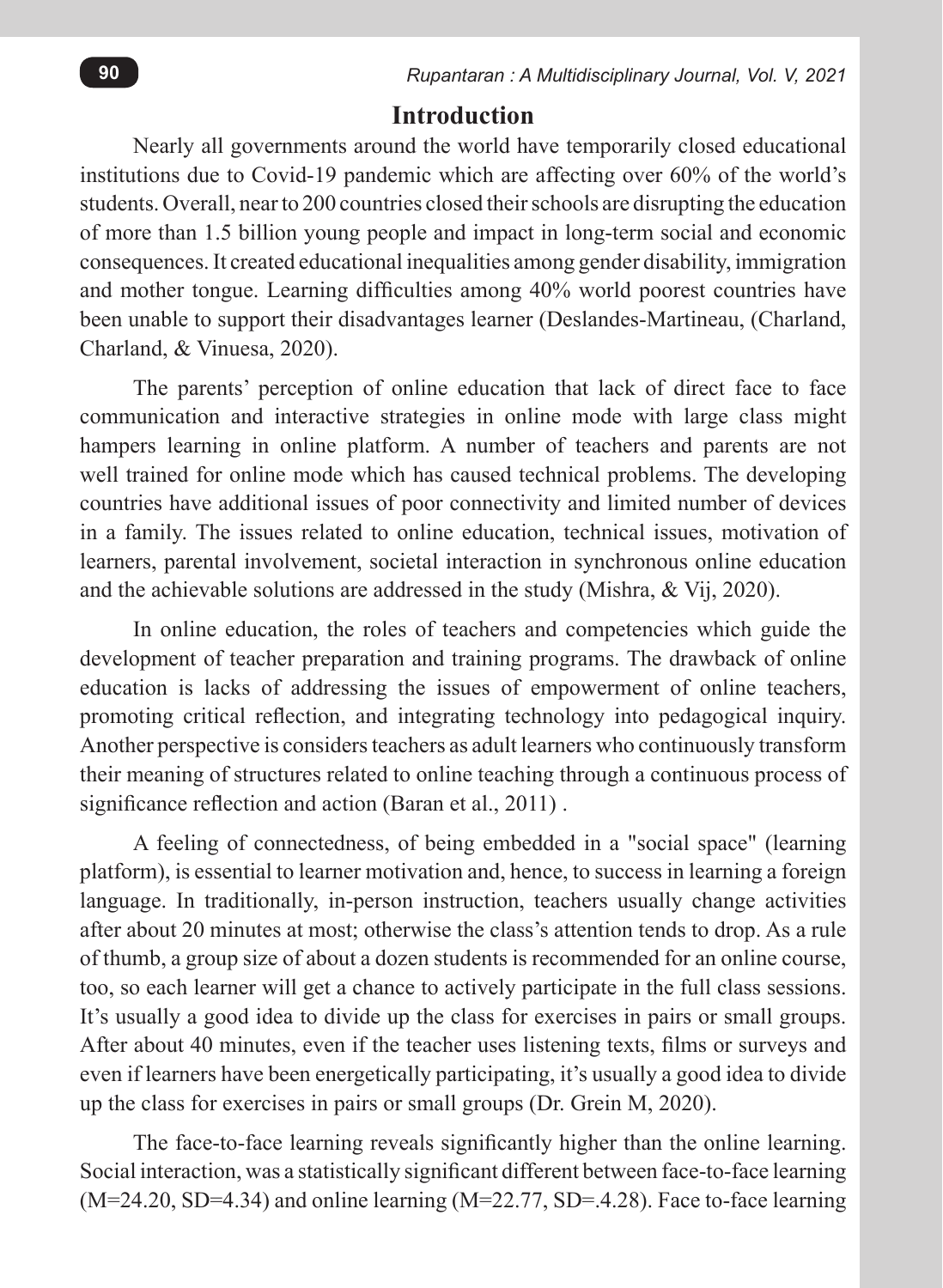supposed more satisfy; many chose online learning over face-to-face classes for the convenience and ease of time and for the opportunity to work when they wanted instead of when they had to face-to-face learning led to more positive perceptions, higher levels, and stronger sense compared to online learning. face to-face learning is advanced than online learning is due to the lacks of social presence and social interaction itself toward online learning (Bali & Liu, 2018).

Only 68% of the respondents rated their comfort level with technology at the highest end of the scale. Frequently in general students may begin an online class and suddenly discover they are overwhelmed by the course management system, the assignment submission process, the email login, and the discussion board. Some complaints dealt with the "mechanisms" of the class, such as difficulty opening files, compatibility issues with Macs, inconsistencies with various browsers, and confusion with the course management system (Huss  $\&$  Eastep, 2013)content analysis was employed to compress many words of text into fewer content categories based on explicit rules of coding. A total of 1,085 participated, with numbers varying for individual survey items. The critical themes that emerged spoke to the necessity for clear instructions, timely responses, instructor availability, and an overall course design that integrates appropriate, yet not overpowering, technology. (As Provided.

In online education, the perception of parents was lack of direct face to face interactive strategies in online mode with large class strength hampers learning in online platform. Many teachers and parents are not well trained for online mode which has caused technical problems. The developing countries have additional issues of poor connectivity and limited number of devices in a family The issues related to online appointment, technical aspects, learner enthusiasm, parental participation, social interaction in synchronous online education (Ametova & Mustafoeva, 2020).

Challenges of online teaching and learning are consciousness with the online environment, ability to use the medium to its advantage, providing quick responses and feedback to students, little or no face-to-face interaction, more work, and intense requirement for self-discipline (Tuyết Minh, 2020).

Out of 127 total classes, same nine students could not attend the online classes as regularly as they could attend the face-to-face classes. Rest of the seven students also faced different challenges while attending the online classes. Other twenty-five students could not join the online classes at all even though they had no negative attitude towards the online classes. The poor result of the students' attendance in the online classes made to critically examine the challenges of the online classes in the context of T U (Nepal, 2020).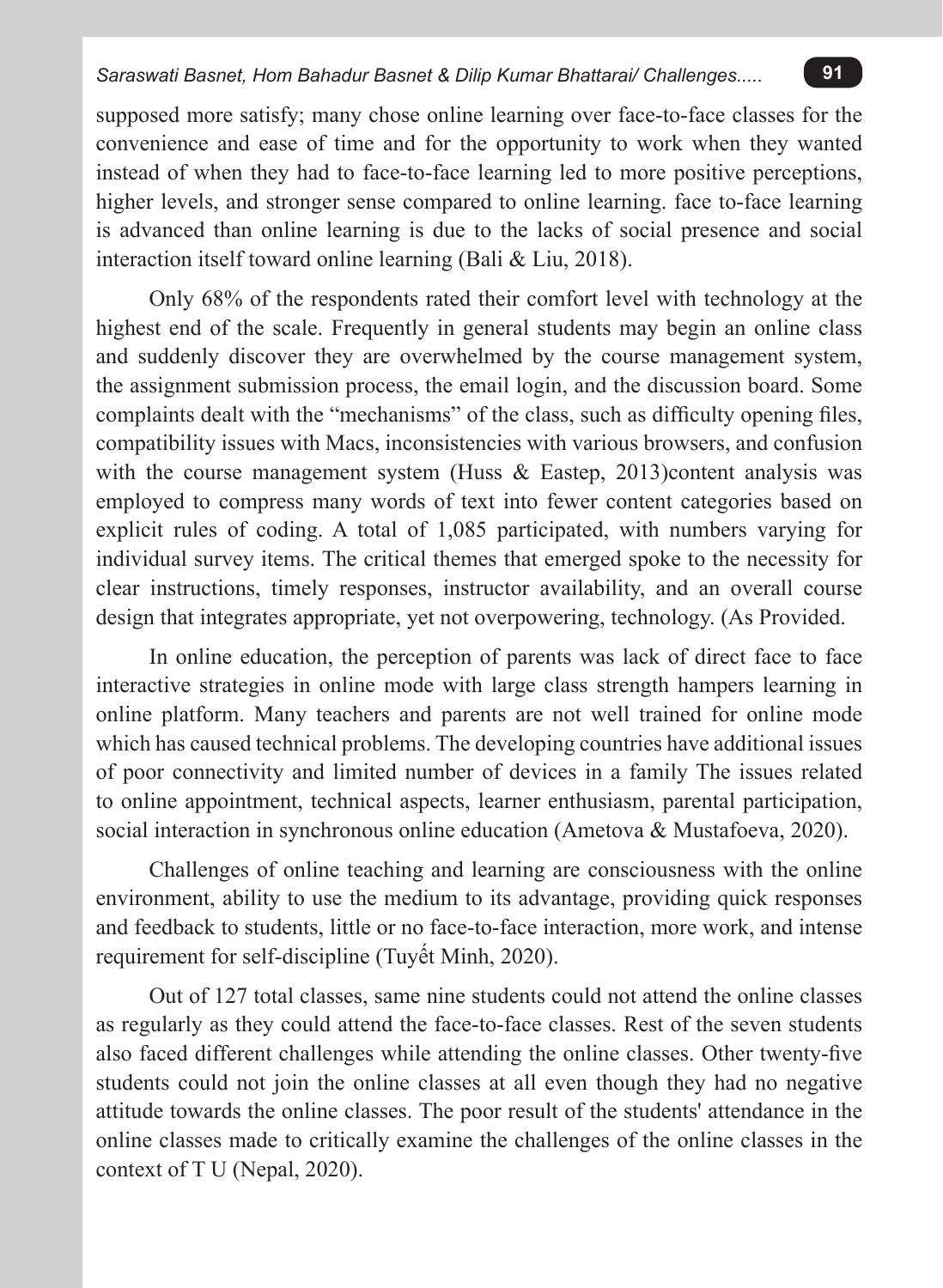The aims of this study is to evaluate the challenges and opportunities of online education during Covid-19 situation in Nepal

### **Methods and Materials**

**Design:** Meta-analysis was done by using published national and international journals, articles and reports.

**Inclusion criteria:** The inclusion criteria of study were developed with carefully examined published national and international research articles, reports which were searched from the different databases such as Google, Google scholar, Pub med, and Hinari from April 2019 to November, 2020. The main focus was done the challenges and opportunities of online education during Covid-19 situation. The review was done only on; a) English language b) involved samples of at least 50 to 675 subjects c) eligible diverse research design.

**Exclusion criteria:** The articles related to unreliable data, incomplete information, experimental studies and randomized trial were excluded from data.

**Search Strategy:** The research articles related on the challenges and opportunities of online education during Covid-19 situation were searched for data purpose. During acquisition of data, key words were used as the challenges and opportunities of online education during Covid-19 situation. Hand-searched (manual search) such as the reference lists of all identified studies and key journals in the related field was developed. About more than 77 reports were reviewed thoroughly and captured the required theme. The most common studies were the challenges and opportunities of online education during Covid-19 situation.

**Data Extraction, analysis and synthesis:**While searching, the main key words were used as the challenges and opportunities of online education during Covid-19 situation. The total searched articles were 77 which were published from December 2019 to November 2020. The search engines were Google, scholarly Google Pub med and Hinari through the internet database. A formal extraction protocol was developed as the PRISMA-P (Preferred Reporting Items for Systematic Review and Meta analysis Protocol) workflow which was used by Moher D, et al. (2015) that were checked and revised two or three times. Among 77 articles, 62 articles were excluded from the protocol for the following reason i.e. not relevant, unavailability of total result and incomplete result. Eligibility and inclusion criteria or content related topic of this analysis weren't provided. Only 11 full text articles related to the challenges and opportunities of online education during Covid-19 situation were kept. The total sample size of 11 articles was 2093.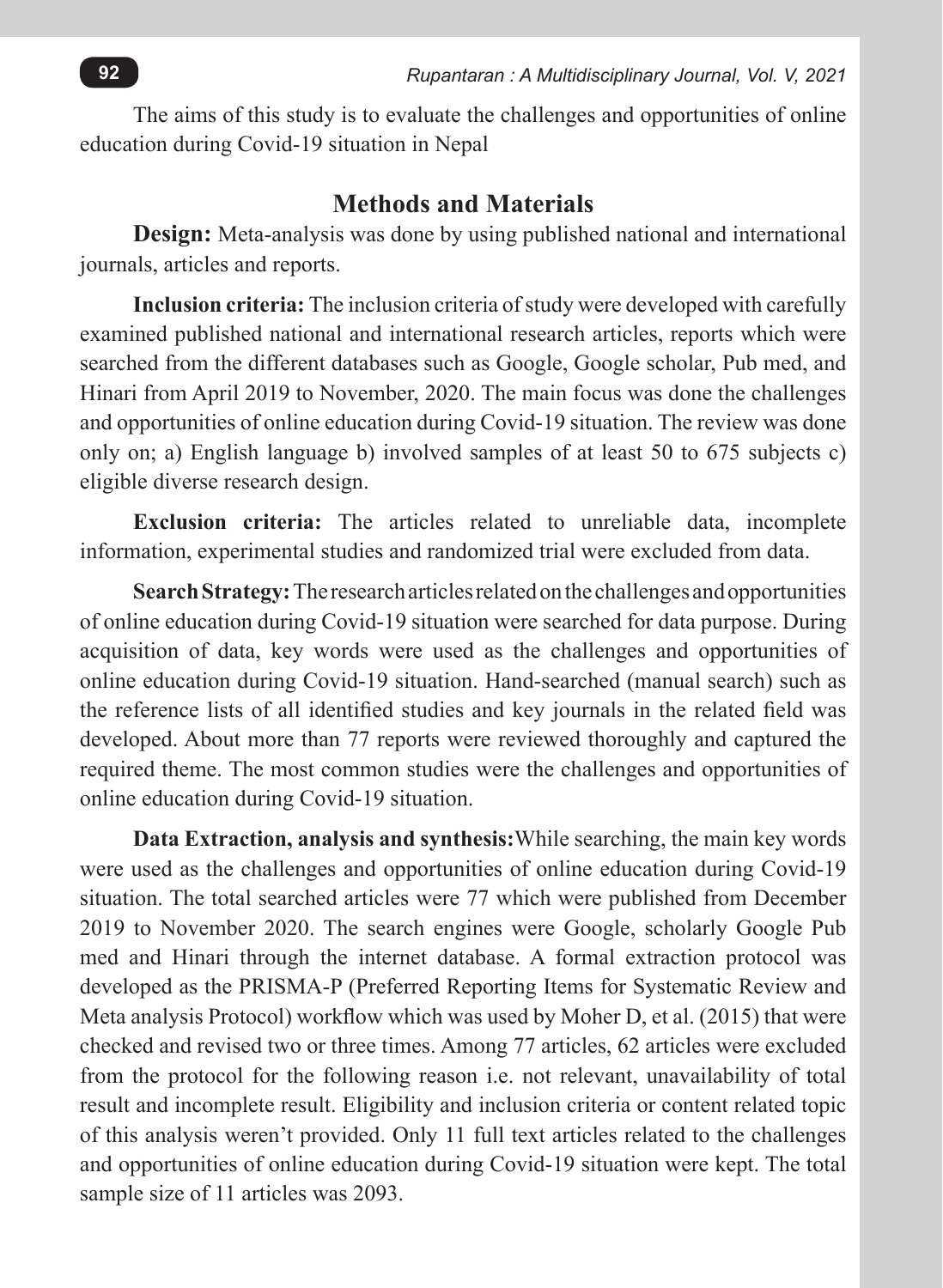## **Results and Discussion**

Result analysis of Meta analysis according to PRISMA-P (Preferred Reporting Items for Systematic Review and Meta analysis Protocol) as below.



## **Overall Results of the Meta analysis Challenges of Online Education in global Scenario**

| Table 1: Challenges of Online Education in Global Scenario |  |
|------------------------------------------------------------|--|
|------------------------------------------------------------|--|

| <b>Authors &amp; Countries</b> | <b>Challenges of Online Education</b>                                    |
|--------------------------------|--------------------------------------------------------------------------|
| $(A$ metova, &                 | The implementation of distance learning techniques and technology        |
| Mustafoeva,                    | were carried out in all higher educational institutions. Lack of         |
| $2020$ ).                      | confidence in electronic learning and communication processes.           |
| (Neuwirth,                     | In online education the students may face a sequence of issues when      |
| Jović, &                       | trying to participate in virtual classes, may reduce their capability to |
| Mukherji,                      | focus their attention on the material, retain the information from the   |
| $2020$ ).                      | virtual lecture and actively participate in important discussions due    |
|                                | to environmental and situation-specific difficulties. Students may       |
|                                | face privacy issues and concerns where they do not want people           |
|                                | to look at them or live and their personal bedroom and they do not       |
|                                | want people to see it; they are concerned with their social economic     |
|                                | status and do not want others to pass judgments of them based upon       |
|                                | their living conditions                                                  |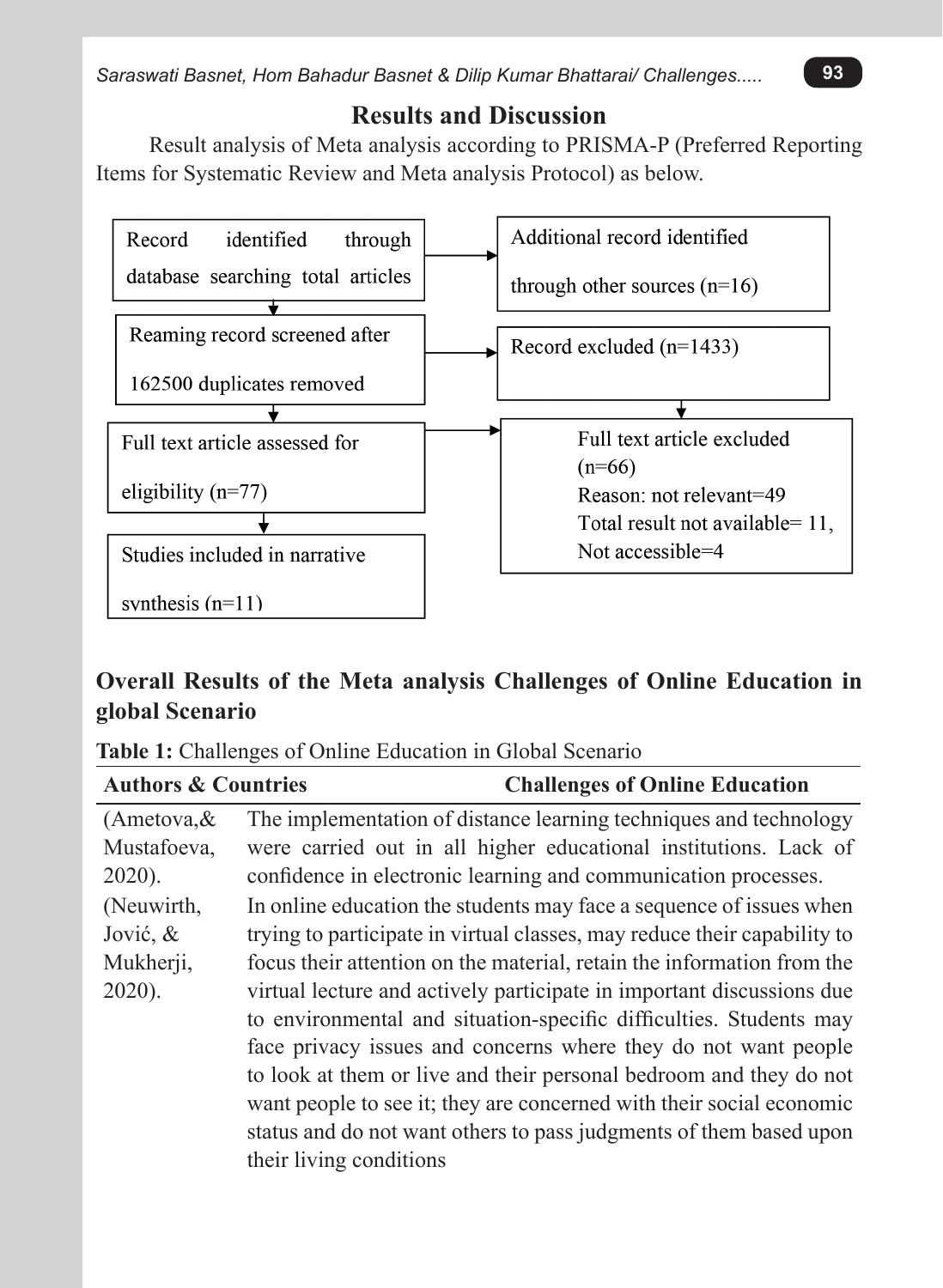- (Toquero, 2020). In Covid-19 Pandemic, the universities need to re-examine the curricular interventions to equip for willingness towards online learning. Likewise, college grounds medical health legislative body can develop health management protocols and tools to ensure that stakeholders follow environmental health practices even outside the academe.
- (Liguori & Winkler, 2020) The major challenge to extensive online entrepreneurship education lies: while teaching entrepreneurship basics seems to be well suited for traditional approaches to teaching online, may require nontraditional and new approaches to online education. Tools and resources to deal with this gap are slowly emerging, with traditional textbook publishers offering more and more online learning resources, private companies developing more and better online experiential learning curriculums, and simulation providers ongoing to offer enhanced options.
- (Goswami, 2019). India Students living in rural or remote areas face weak internet connectivity. About 60% (59.9%) of students have the internet network problem whereas 44.1% of students have sufficient bandwidth to study online. more than half (58.8%) of students claim that online content delivery can't fulfill their course criteria. only 22.1% of students say that home assignments do not help understand the course and topics., whereas only 10.3% of students claim insufficient duration to clear the concept and to gain knowledge from the online classes. 72.1% of students don't feel easy with the online mode of examination. 91.2% of students said that they have mental stress regarding their studies and career after the COVID-19.
- (Rajeev et al., 2020). These include lack of faculty training and institutional support, internet connectivity issues, maintaining student engagement, online assessments, unaware of the strategies to incorporate quizzes, polls, and mini assignments in the online teaching in order to keep the students engaged and making the lectures more interactive, issues size video lecture files, scholars (students) living in rural areas often complain of problems with live streaming of lectures and attending video conferences for lectures problems with understanding. Female faculty working from home and maintaining a work-life balance has become particularly difficult and extra stress.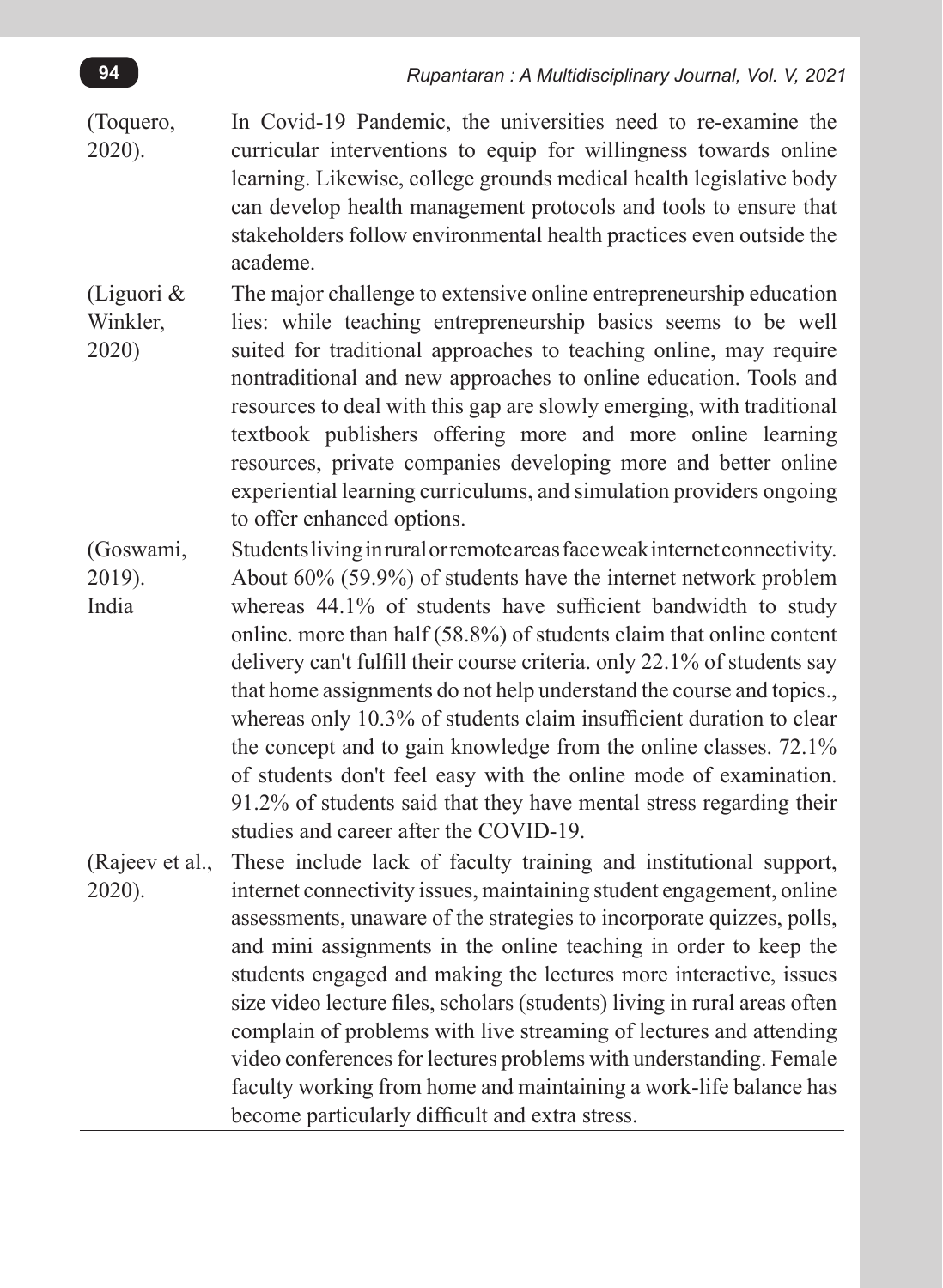| <b>Authors &amp; Countries</b> | <b>Opportunities of Online Education</b>                                                                                                                                                                                                                                                                |
|--------------------------------|---------------------------------------------------------------------------------------------------------------------------------------------------------------------------------------------------------------------------------------------------------------------------------------------------------|
| $(A$ metova, &                 | It is for this reason that students want to study mainly in ordinary                                                                                                                                                                                                                                    |
| Mustafoeva,                    | (day-to-day and correspondence) types of education, and not in                                                                                                                                                                                                                                          |
| 2020).                         | the type of education in the virtual state                                                                                                                                                                                                                                                              |
| (Toquero, 2020).               | From the academic implications, the policy implication to craft<br>environmental policy that can strengthen the health managing<br>systems in the university and can also serve as reference for future<br>studies relative to the effects of COVID-19 to the performance of<br>the educational system. |
| (Menin, Pande,                 | Most of $(71.4\%% \& 81\%)$ were participants are happy about                                                                                                                                                                                                                                           |
| Jadav &.                       | online teaching learning. The advantages of E-learning as 77.1%                                                                                                                                                                                                                                         |
| Agarkhedkar,                   | participants included flexibility 28%, convenient, 33%, helps in                                                                                                                                                                                                                                        |
| 2020).<br>India                | revision but about 10 % participants said no advantages of E-<br>learning. Both students and faculty felt it saves travel time and<br>useful in pandemic.                                                                                                                                               |
| (Goswami,                      | Most (89.7%) of students say that the lecture duration per day as                                                                                                                                                                                                                                       |
| 2019).                         | scheduled by the curriculum is sufficient even for online classes.                                                                                                                                                                                                                                      |
| India                          | only 27.9% of students claimed to be satisfied with the online                                                                                                                                                                                                                                          |
|                                | exams. whereas 27.9% of students claimed to be satisfied with                                                                                                                                                                                                                                           |
|                                | the online exams whereas only 8.8% of students are relaxed with                                                                                                                                                                                                                                         |
|                                | their home-setup and facility.                                                                                                                                                                                                                                                                          |

**Table 2:** Opportunities of Online Education in Global Scenario

### **Table 3:** Challenges of Online Education in Nepal

| <b>Authors &amp; Countries</b> | <b>Challenges of Online Education</b>                                         |
|--------------------------------|-------------------------------------------------------------------------------|
|                                | (Piryani et al., Online teaching learning has be a challenge for both faculty |
| 2020)                          | members in online learning environments, supervision and support              |
| South asia                     | by the teacher may be less and students should have well developed            |
|                                | self-regulated learning skills. The changes in education method,              |
|                                | modality and process, which might require extra effort initially,             |
|                                | provide teacher, faculty and facilitator the impetus to keep pace             |
|                                | with current trends in technology.                                            |
| (Joshi et al.,                 | The main challenges of online education including work-home                   |
| 2020)                          | balance, lack of social interactions, cyber scam issues (cheat)               |
|                                | among others. Faculty challenges in shifting from face-to-face to             |
|                                | online teaching: Student challenges in shifting to online learning            |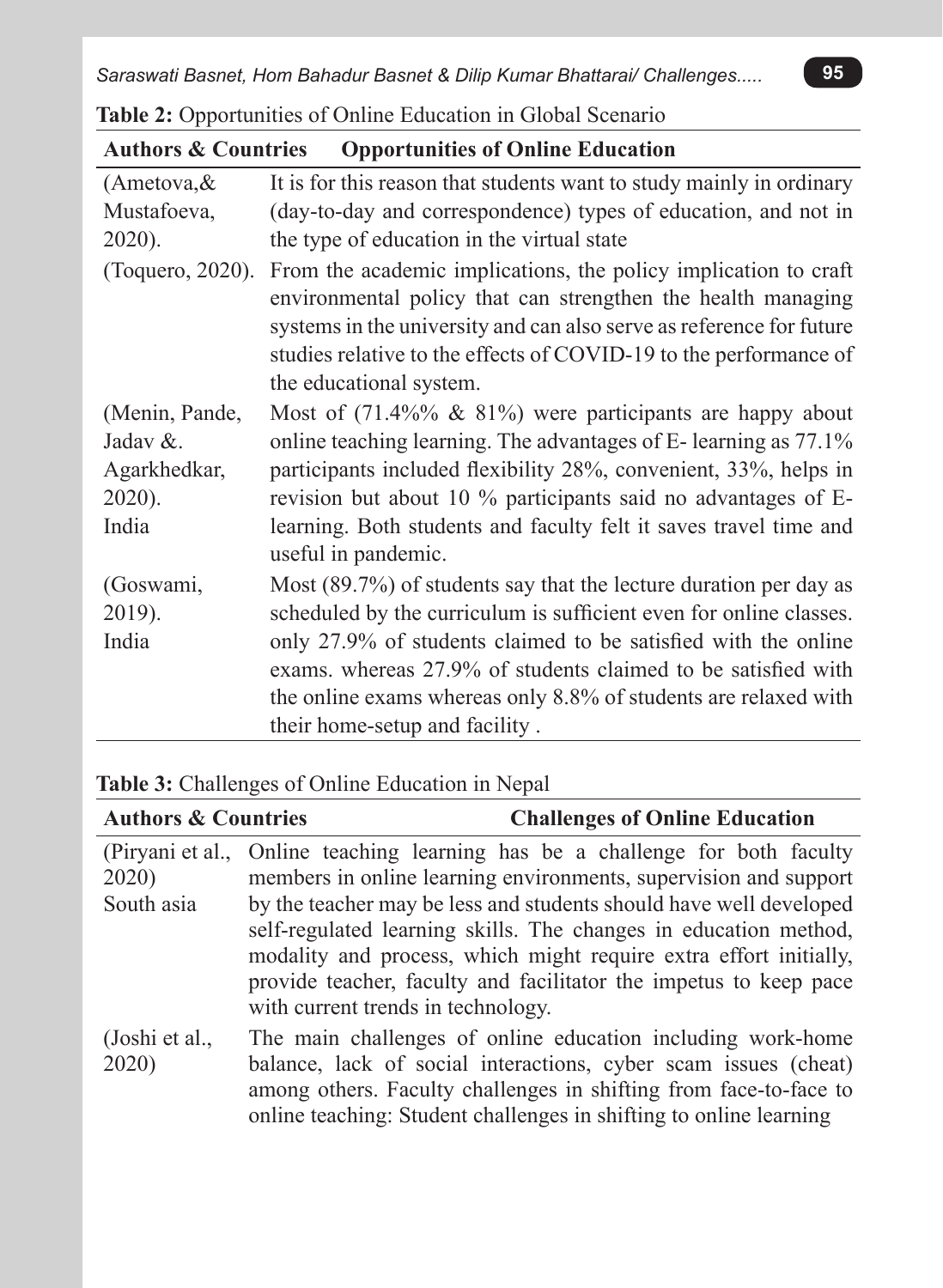- (Thapa, 2020) Nepal Study recognized challenges as imbalanced access and quality of internet facilities; affordability of laptops/computers; inadequate interaction; and frequent disturbances
- (KC, 2020) Nepal Maintaining the engagement of children, particularly young secondary school students are critical. Going to school is not only about learning math and science, but also about social relationships and peer-to-peer interactions. It is about learning to be national and developing social skills. Parents will be more involved in their children's learning process.
- (Khati, & Bhatta, 2020). **Nepal** There are four main issues for students regarding the online education. Firstly difficult to adapt technology and great effort to post assignments and log on to classes. Secondly, some students consider online program as less interactive. Thirdly poor internet connectivity in many areas of Nepal makes it difficult for students to attend classes and post assignments. Fourthly the unavailability of computers poses a challenge in learning
- (Paudel, 2020) ICT policy should be cleared and courses should be developed accordingly. Only online style of teaching and learning in the context of Nepal cannot be effective so the participants preferred blend learning and reliable internet at workplace as the extreme challenges.

| <b>Opportunities of Online Education</b>                                |
|-------------------------------------------------------------------------|
| The challenge have offered to opportunity to educators, medical         |
| educators, some global in perspective and some local ones. The          |
| pandemic offers both educators and students the insight into: how       |
| health problems particularly infectious diseases can affect human life  |
| and livelihood; and thoughtful how people react to it. It has offered   |
| an chance to move to online learning and interaction and use virtual    |
| platform for e-conference, webinars, podcasts, e-class/e-lectures etc.  |
| Main opportunities have provided by online education are gain skill     |
| in different technologies and participate in global village and virtual |
| classroom opportunities for working professionals, and academic         |
|                                                                         |
| Opportunities as revenue generation; continuation of academic           |
| career from any part of country; increase learning outcome among        |
|                                                                         |
|                                                                         |

**Table 4:** Opportunity of Online Education in Nepal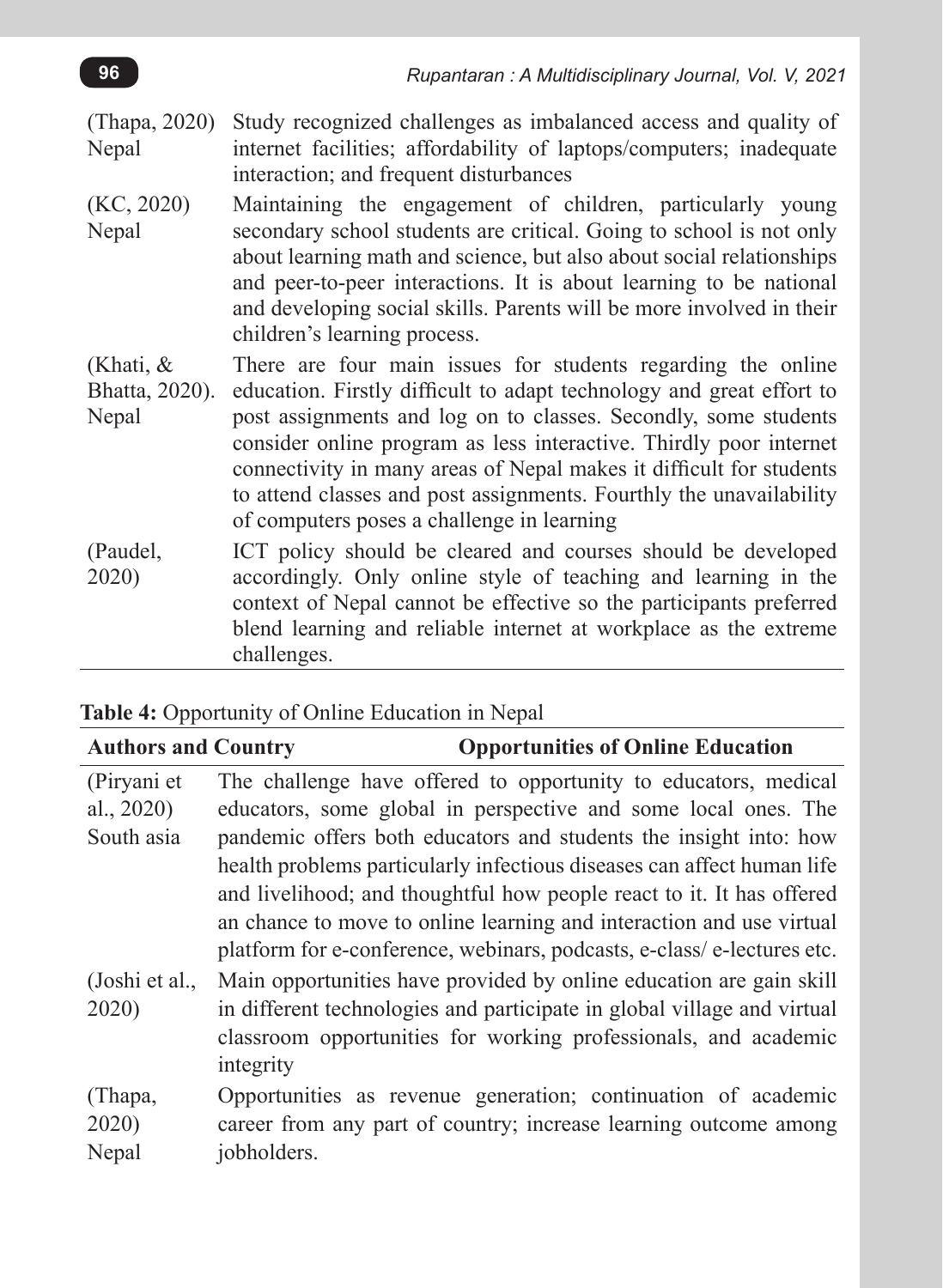*Saraswati Basnet, Hom Bahadur Basnet & Dilip Kumar Bhattarai/ Challenges.....* **97**

| (KC, 2020) | Know blended learning can draw on the best of both worlds and create  |
|------------|-----------------------------------------------------------------------|
| Nepal      | a better learning experience. Thus, blended learning approaches will  |
|            | be tried, tested and increasingly used. This crisis will help us come |
|            | together across boundaries. It is an opportunity for the education    |
|            | sector to unite, forge connections across countries and continents,   |
|            | and truly share what works in a global way.                           |
|            |                                                                       |

(Paudel, 2020) Online education beneficial primarily for promoting online research, connecting the practitioners to the global community and getting huge and authentic resource of knowledge though they have found time-management skills, more freedom to the teachers and learners.

#### **Conclusion**

Meta-analysis of online education concluded that the main challenges of online learning were work-home balance, lack of social communications, cyber scam (cheat) issues among others. Faculty challenges in shifting from face-to-face to online education and student challenges in shifting to online learning, as not the same access and quality of internet services; affordability of laptops/computers; limited interaction; and frequent disturbances. The challenge have offered to opportunity to educators, medical educators, some global in perspective and some local ones. The pandemic offers both educators and students the insight into: how health problems particularly infectious diseases can affect human life and livelihood; and considerate how people respond to it. Promoting online do research, linking the practitioners to the global community and receiving huge and valid resource of knowledge while they have found time-management skills, more freedom to the teachers and learners.

#### **References**

- Ametova, O. R., & Mustafoeva, N. I. (2020). The Benefits and Drawbacks of Online Education for Law Students in Higher educational Institutions. *Theoretical & Applied Science*. https://doi.org/10.15863/tas.2020.12.92.13.
- Bali, S., & Liu, M. C. (2018). Students' perceptions toward online learning and faceto-face learning courses. *Journal of Physics, Conference Series*.
- Baran, E., Correia, A. P., & Thompson, A. (2011). Transforming online teaching practice: Critical analysis of the literature on the roles and competencies of online teachers. In *Distance Education*. https://doi.org/10.1080/01587919.201 1.610293.
- Deslandes-Martineau, M., Charland, P., Arvisais O., & Vinuesa, V. (2020). Education and COVID-19: challenges and opportunities. *Canadian CommissionCovid-19 Infoupdate from https://www.merriam-webster.com/dictionary/pandemic*.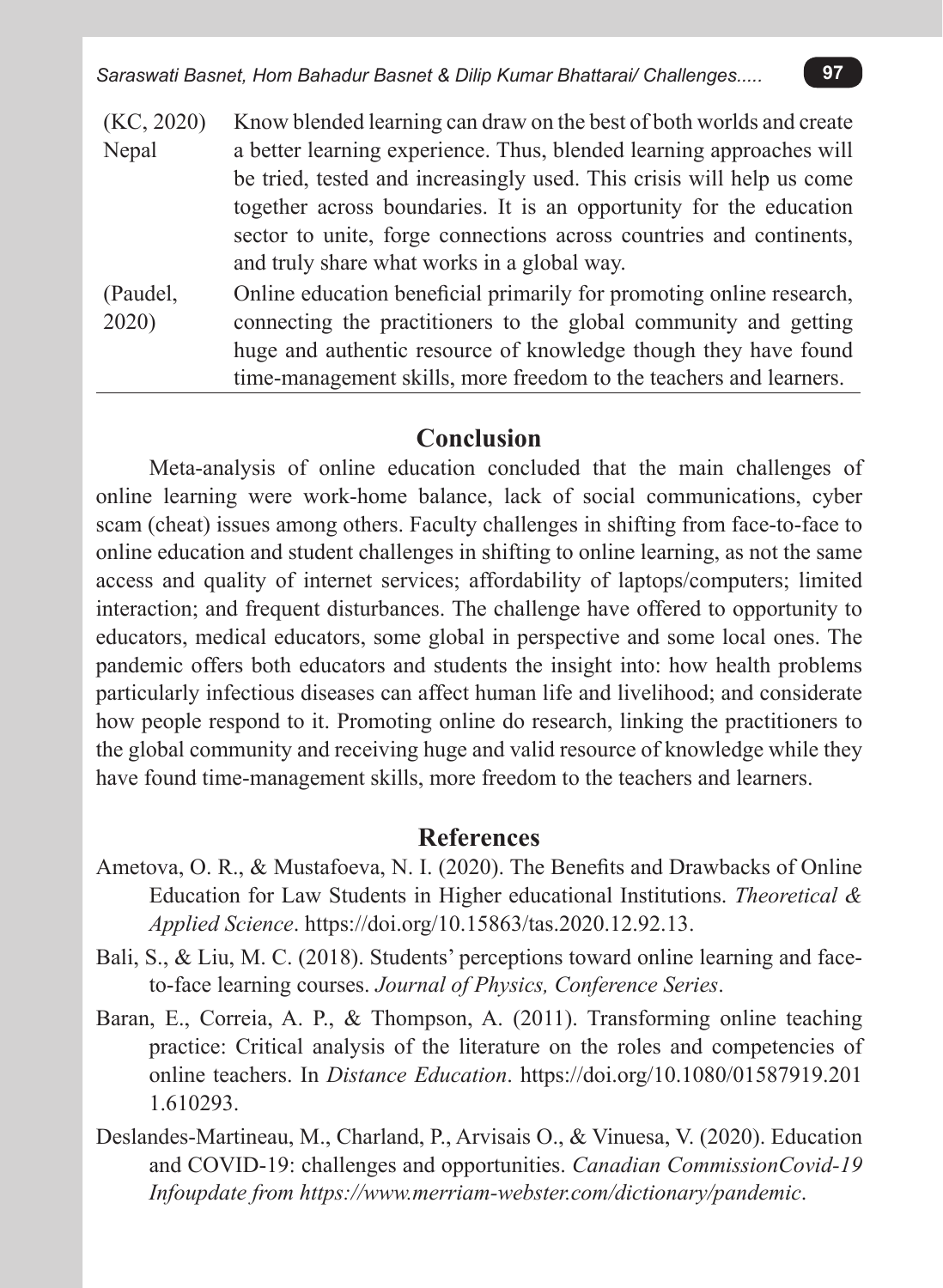- Grein M (2020). Language learning goes digital: online learning before, during and after the coronavirus. From https://www.goethe.de/en/spr/spr/21927962.html.
- Goswami, J. K. (2019). Zooming the Learning and Mental Outburst of Students amid Pandemic. *Pragyaan: Journal of Mass Communication*, 1.
- Huss, J., & Eastep, S. (2013). The Perceptions of Students toward Online Learning at a Midwestern University: What Are Students Telling Us and What Are We Doing about It?. i. e*.: Inquiry in Education*.
- Joshi, O., Chapagain, B., Kharel, G., Poudyal, N. C., Murray, B. D., & Mehmood, S. R. (2020). Benefits and challenges of online instruction in agriculture and natural resource education. *Interactive Learning Environments*. https://doi.org/ 10.1080/10494820.2020.1725896.
- KC, Y., (2020). Opportunities and Challenges in Education due to COVID-19. Retrieved from https://publichealthupdate.com/opportunities-and-challengesin-education-due-to-covid-19/
- Khati, K., & Bhatta, K. (2020). Challenges of Online Education during COVID-19 Pandemic in Nepal. *International Journal of Entrepreneurship and Economic Issues*, *4*(1), 45-49.
- Liguori, E., & Winkler, C. (2020). From Offline to Online: Challenges and Opportunities for Entrepreneurship Education Following the COVID-19 Pandemic. *EntrepreneurshipEducation and Pedagogy*. https://doi. org/10.1177/2515127420916738.
- Menon, P., Pande, V., Jadhav, S., & Agarkhedkar, S. (2020). Perception of faculty and students about E- learning about feasibility, acceptance and implementation in covid crisis.
- Mishra, M. R. D., & Vij, S. (2020). Challenges in synchronous online education during corona virus pandemic in context of developing countries: Parents' perception in Indian urban schools. *Solid State Technology*, 4685-4714.
- Nepal, A. (2020). Online classes in Tribhuvan University: Opportunities and challenges. *Rupantaran: A Multidisciplinary Journal*. https://doi.org/10.3126/rupantaran. v4i1.34014.
- Neuwirth, L. S., Jović, S., & Mukherji, B. R. (2020). Reimagining higher education during and post-COVID-19: Challenges and opportunities. *Journal of Adult and Continuing Education*, 1477971420947738.
- Paudel, P. (2020). Online education: Benefits, challenges and strategies during and after COVID-19 in higher education. *International Journal on Studies in Education*. https://doi.org/10.46328/ijonse.32